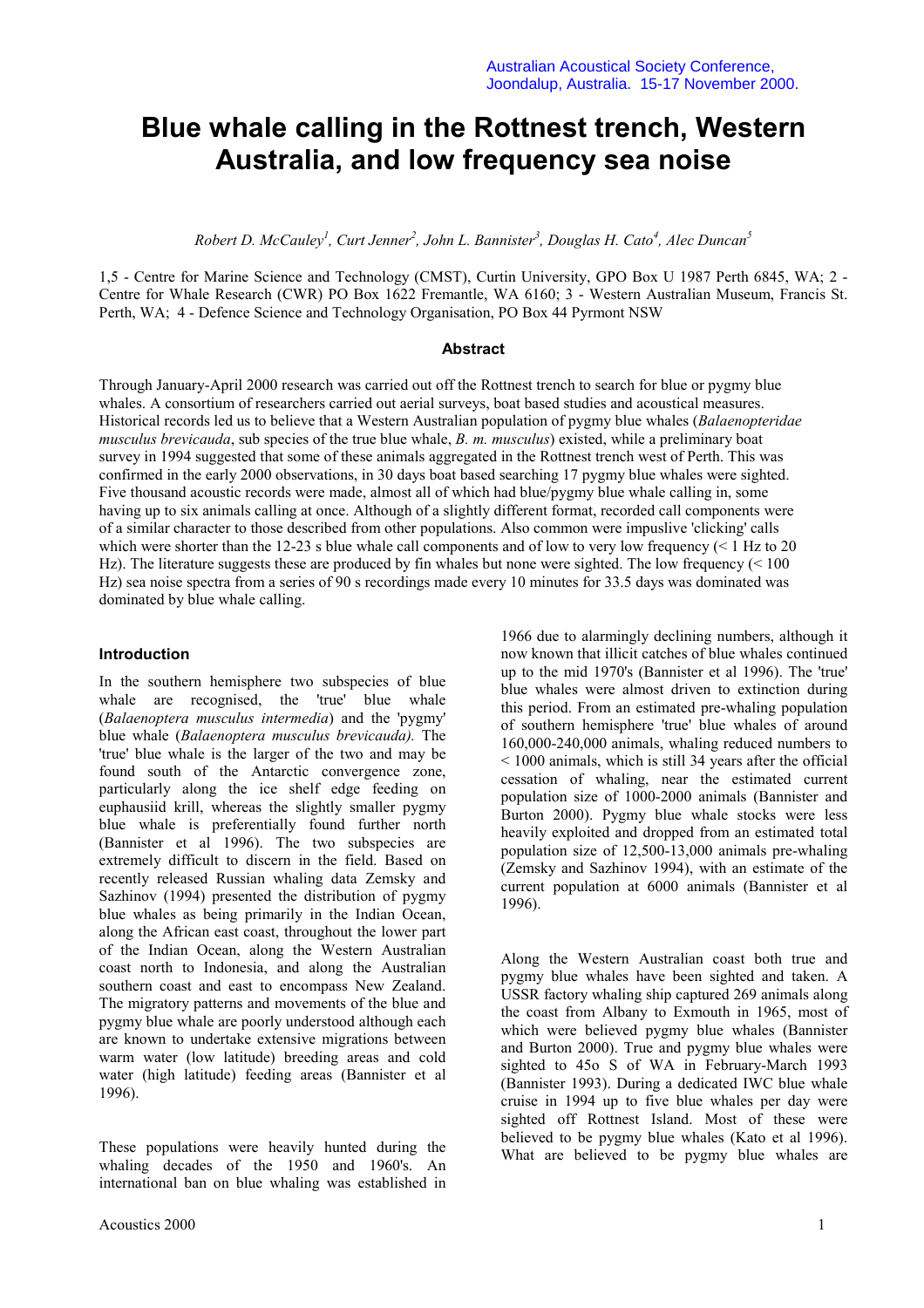regularly sighted off Dunsborough in the states southwest (Bannister and Burton 2000).

Given the historical records, the observations of blue whales off Perth in 1994, and the dearth of information on true and pygmy blue whales, a consortium of WA researchers carried out concurrent aerial surveys, boat based observations and acoustic surveys to study blue whales west of Rottnest Island. The aerial surveys began in January 1999 and were to be carried out on a monthly basis until mid 2000. Weather and aircraft availability restricted the number of successful flights. Over the period January-1999 to February-2000 eight flights were carried out during which 16 blue whales were sighted (Bannister and Burton 2000). Boat based observations in the region of the Rottnest trench were carried out through January-March 2000. In 30 days of searching 17 blue whales were sighted (Curt Jenner, pers. comm.). Concurrently with the boat based observations, acoustic records were made. Blue whales are known to produce intense low frequency signals (eg. Cummings and Thompson 1971). Several workers have used these signals to track animals using arrays and to gain insight into the animals underwater behaviour (eg. D'Spain et al 1995; McDonald et al 1995; Stafford et al 1998; Thode et al 2000). In this project the acoustic monitoring work was attempted primarily as a censusing technique, that is to determine if the animals were present, approximately how many calling animals were present at any given time within some range of the hydrophone, and how these characters varied with time. As it transpired the results offered all this information not only for blue whales but also for other baleen whale species. Additionally the recordings, particularly those from a bottom mounted receiver deployed over a 34 day period, provided a rich source of information on the behaviour of several baleen whale species in the area, as well as physical sea noise sources. There were many instances where calling blue and other baleen whale species passed within 500 m of the recording gear, providing some extremely high signal to noise ratio signals.

The following discussion presents a short summary of several of the call types recorded. At the date of writing this document only a small fraction of the data available had been analysed.

# **Methods**

The study site was located in the region of the Rottnest trench, an indentation in the continental shelf which begins approximately 22 km WNW of the western end of Rottnest Island. The shelf slope in the trench region drops steeply to 1000 m depth. The general location of the study site is shown on Figure 1.



Figure 1: Location of the Rottnest trench region, west of Rottnest Island Western Australia. Recording locations are shown by the circles (drifting gear), square (inshore moored gear sampling over three days) and large triangle (moored gear sampling over 33.5 days). Whale sightings from the boat observations are shown by the diamond symbols. Depths in metres.

The deep and indented nature of the trench can be seen on Figure 2. Along the Western Australian continental shelf between the 100-500 m depth contours, flows the Leeuwin current, a southerly current of warm tropical water approximately 50-200 m deep. Over the study period of early January to April 2000, the Leeuwin current was particularly strong, with current speeds estimated at up to1.5 knot (0.75 ms-1) based on observations of moorings and drift rates. The sharp indentation of the trench lying across the path of the Leeuwin current may be expected to give rise to complex oceanographic conditions in the area.



Figure 2: Surface representation of the trench bathymetry, showing the location of recording sites (white circles). The image is looking NE into the trench from the western side.

Acoustic recordings were made with a drifting package (13 sets, shown as circles on Figure 1) or using moored equipment (two sets, shown by square and triangle on Figure 1). The drifting package used a Massa TR1025C hydrophone suspended from a housing containing a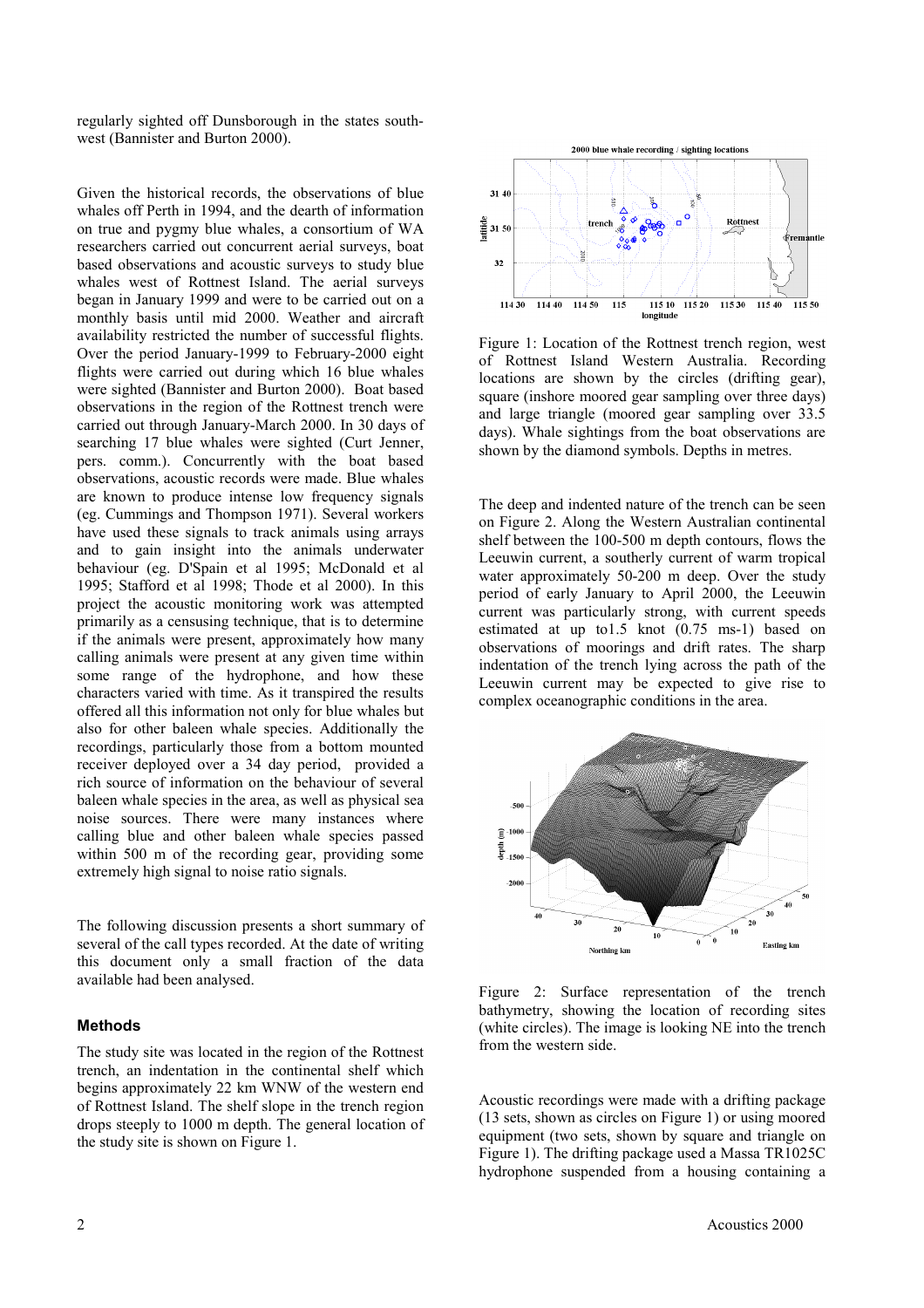purpose built pre-amplifier (40 dB gain) and Sony TCD D-8 digital tape deck operated at 32 kHz sample rate to give 4 hour recordings per tape. System response was linear from 20 Hz to 14.5 kHz. To reduce surge from the surface gear and flow noise from cable strum, the hydrophone cable was spirally wrapped with twine and suspended on rubber strops from the housing while the housing was suspended from a rope weighted and buoyed to create a substantial catenary. A depth meter attached to the housing was used to log the housing, and hence hydrophone, depth. Under most conditions the hydrophone was at 40 m depth. Drifting sets were made during daytime, concurrent with the boat based observations.

A moored system was set at the head of the trench (eastern trench end, square symbol, Figure 1) in 160 m water. This comprised the same hydrophone and electronics as the drifting system, but with the tape deck operated by timer on a 3 minute sample time every 44 minutes. The gear was suspended from the mooring surface floats. Sixty samples were collected over a two day period (10-12 January).

A second moored system comprising a deepwater housing (the 'bluey' logger) was set on the bottom in 450 m of water on the northern trench edge (large triangle symbol, Figure 1) through 7-March to 10- April. This system comprised a General Instruments C-32 hydrophone connected to custom built electronics comprising an A-D converter and microprocessor controlled sampling and storage system (10 kHz sample rate, 90 s samples every 10 minutes, 9.1 GByte SCSII storage disk). The frequency response of this system was calibrated from  $\leq 1$  Hz to 3.5 kHz. This system retrieved 4827 samples.

Continuous sections of sea noise from the DAT tape decks was digitised at 651 Hz using a calibrated DataPhysics DP430 spectral analyser card installed in a 166 MHz PC. The digital data from the 'bluey' logger was transferred to an IDE disk on a PC. All data analysis was then carried out in the Matlab environment.

Salinity, temperature and depth profiles were taken opportunistically with a Marimatech HMS 1820 CTD profiler. The Leeuwin current was a consistent feature throughout January to April. Most CTD profiles showed a warm body of water at 21-22.5o C from the surface down to 50-100 m where a sharp thermocline existed. Water temperatures dropped steadily below this depth with one record showing10o C water at 300 m depth but most settling between 13-19o C. On the last sample taken on the 10-April at the bluey logger site (square Figure 1) the Leeuwin current extended to

200 m depth below which the temperature steadily dropped. All sound speed profiles showed a sound speed maximum at the base of the Leeuwin current of 1530-1532 ms-1.

At the time of writing this document only a preliminary analysis of the data had been completed.

# **Results**

#### *Call types - 'blue' whale calls*

The most common low frequency call observed with typical 'blue' whale characteristics (based on literature comparisons), was a sequence of three long tonal signals. The first signal type (referred to here as a type I) comprised an almost constant tone centred near 21- 22 Hz and lasting for 22 s. This was followed 5-10 s later by a frequency sweep (type II), this beginning near 20 Hz, increasing to 21 Hz over 2-3 s then slowly increasing to approximately 26 Hz over a further 20 s period. The type III component then followed approximately 23 s later. This component was again an almost constant tone, centred near 18.5-19 Hz An example of a sequence of the three components (to make a single 'call'), taken with the drifting gear on the 29-January is shown on Figure 3. Each component has strong associated harmonics. This call type is similar, although not exactly the same, to spectrograms displayed by Cummings and Thompson (1971) from blue whale calls recorded off Chile in 1970.



Figure 3: Spectrogram of the three components (I, II, III) believed attributable to pygmy blue whales.

The three call components were remarkably stereotyped in individual structure and in the timing between adjacent components. The distribution of the spectral peak frequency of 87 call components (recorded across a 24 hour sequence) determined from FFT averages at a resolution of 0.0763 Hz over the full duration of each component, is shown on Figure 4. The type III component was centred almost exclusively near 19 Hz, the type I component varied over approximately a 1 Hz band centred near 21.2 Hz, and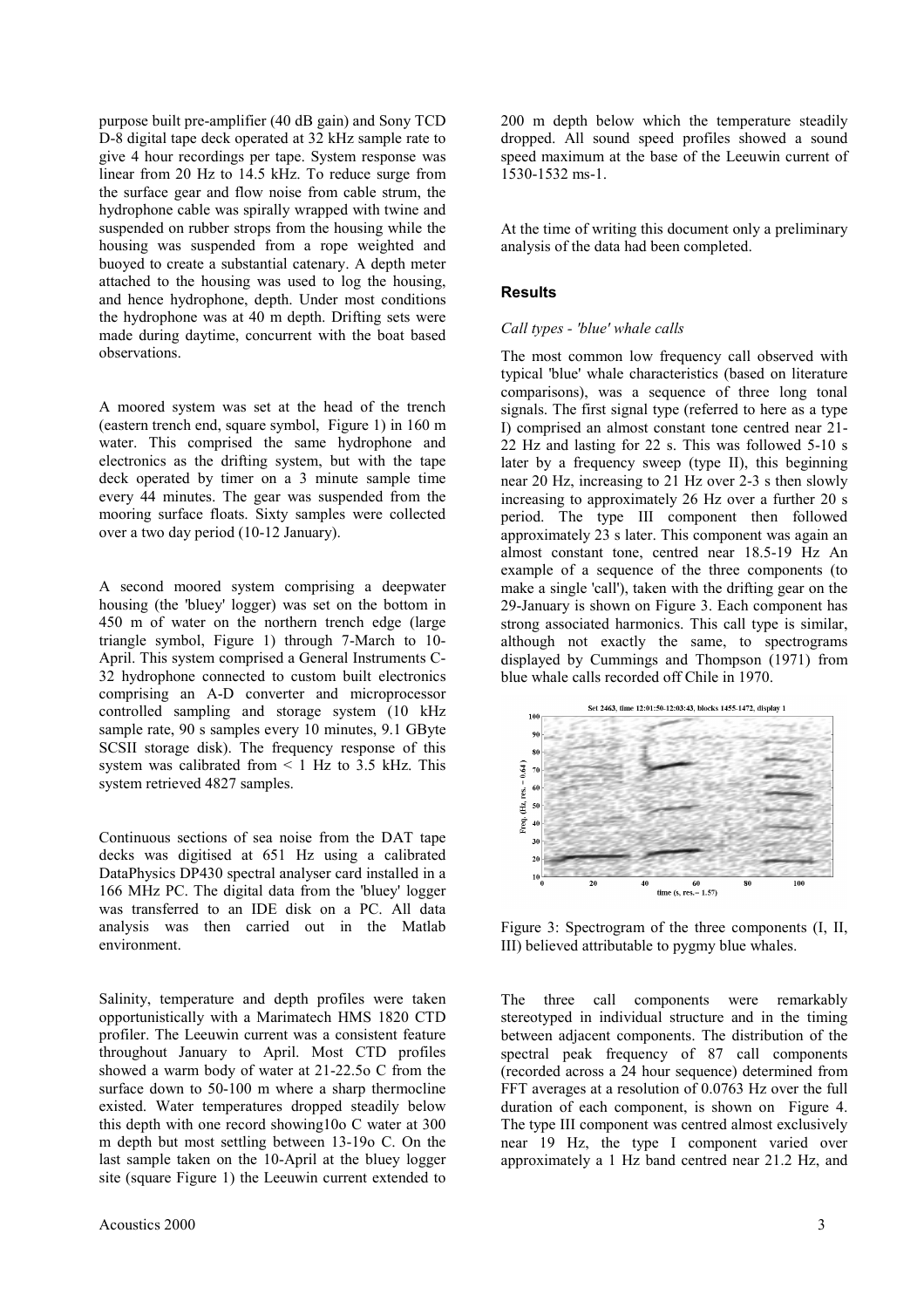the type II component varied in dominant frequency which reflected its frequency sweep nature.



Figure 4: Distribution of the frequencies of the spectral peak for each call type, as determined by averaging the frequency content over each call duration (FFT's taken with a 0.0763 Hz resolution two averages per component, distribution shown with a 0.2 Hz bin width).

The precise tonal nature of the type I  $&$  II components was emphasised in several recordings in which amplitude modulation of the carrier tone can be discerned in spectrogram plots. An example of this can be seen on Figure 5 where a type III and type I components (separate calls) display strong sidebands which shift frequency with time.



Figure 5: Spectrogram of three blue whale components (two separate calls) with the type I and III components displaying sidebands associated with amplitude modulation of the carrier tone.

For the same call, the three components consistently had different received levels. Based on matched components from the same call and using the mean squared pressure over the component duration, then the type II component was 3-10 dB higher in received level than the type I component and 0.4-3 dB higher than the type III component. This implies differences in source levels for each component. The nature of received calls emphasised this, for very long range calls, or those with low signal to noise ratios (SNR), it was always the type II component which showed up best. For the deep water moored hydrophone (bluey logger at 450 m depth) low SNR signals displayed the 20-26 Hz type II fundamental and the harmonics. For the drifted

hydrophone (at 40 m depth) the 60-80 Hz harmonic of the type II component showed up best in spectrograms, with often the fundamental frequencies lost.

Given the precise tonal character of the calls then the possibility of using spectrogram cross correlation techniques to automate call identification seemed attractive (eg as described by Mellinger and Clark, 2000 for bowhead calls). Correlation techniques were thus developed using high SNR ratio components to set up kernels and correlating these against measured spectrograms after normalising the test signal to the total energy in the kernel. This was done at 1.22 Hz and 0.3 Hz spectrogram resolution. Although this method gave excellent discrimination for recordings with single calls, the presence of a large number of overlapping calls in some sequences greatly reduced the techniques sensitivity. In some of the 90 s sequences recorded from the bluey logger there were up to six different calling animals, with 3-4 of these at similar SNR. The ability of the spectrogram crosscorrelation techniques to discriminate overlapping call components has so far been poor. Further techniques to enhance this discrimination are being pursued.

## *Call types - 'clicking'*

A second call type commonly observed was 20 Hz 'clicks'. An example of several click waveforms is shown in Figure 6. These were common, occurred in bouts of several hours and were often recorded at very high levels (up to 146 dB re 1µPa peak-peak). They display several multipath reflections, from which it should be possible to estimate range and depth using an extension of the method described in Cato (1998). For example the middle call of Figure 6 was estimated to be at a depth of 286 m, and 1987 m from the hydrophone using a surface reflected time relative to the direct arrival of 82 ms and a bottom-surface reflected time of 169 ms relative to the direct arrival time.

During clicking bouts signals were received with a wide range of levels and separate clicks had different patterns of multipath arrivals. This indicated that several sources were active and responsible for the click bouts. Previous workers have attributed calls similar to these as being produced by fin whales (Watkins 1981). No fin whales were sighted in the area during the study period by the aerial surveys or from the boat searching, although fin and Brydes whales are known be found along the WA coast.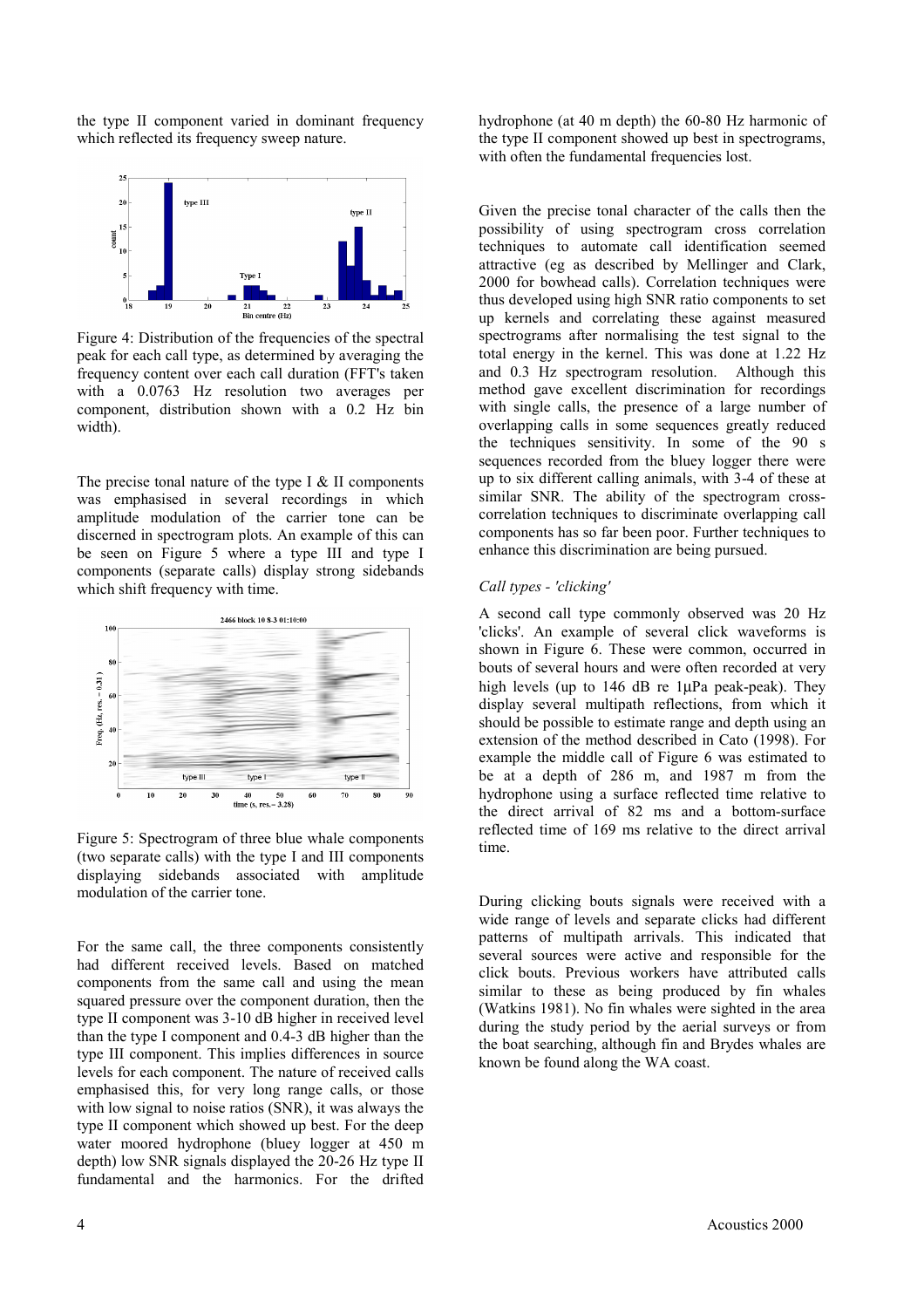

Figure 6: Example waveforms of 20 Hz clicks recorded.

#### *Calling through time:*

The 'blue' whale calls were evident all through the sample period of from 10-January to 10-April 2000. They were not sighted by the aerial or boat based surveys until early February. The maximum group size of blue whales sighted in the aerial surveys was two, and in the boat based surveys was four. To date only a 24 hour sequence of the bluey data has been analysed for the number of callers in each sample. From this analysis the number of calling animals in a 90 s sample ranged from zero to six, to give a mean number of two calling animals. The samples with no calling often correlated with nearby boat noise, as did a fourth call type (not described here).

It is not known what proportion of any group of blue whales call, but estimates could range from as low as 10% (as per humpback calling, Doug Cato pers. comm) to close to 100%. Drifting recordings were made in the vicinity of blue whales. Not all of these recordings had nearby animals calling, hence we would expect it unlikely that all animals present in an area would be calling at any given time. Thus simply assuming a 50% call rate, the bluey logger hydrophone results for the 24 hour period suggest that a mean of four, possibly ranging up to 12, animals may have been within some range from the hydrophone at any given time. Although the range brackets have not yet been calculated, a crude estimate of the outside detection range is approximately 10-15 km ( based on an estimated mean squared pressure source level of blue whale calls at 180 dB re 1µPa, the minimum received signal level of close to 100 dB re 1µPa, and spherical spreading).

To give a display of the presence of blue whales through time, the power spectral density of each 90 s sample from the bluey logger (10 minute sample separation) was determined at a 1.22 Hz resolution using 219 averages (hanning window) per 90 s, and has been displayed with time on Figure 7 for the week 8-15 March. The presence of blue whales is indicated by the banding at 18-25 Hz, while the 'clicking' displayed above shows up as the intense narrow vertical stripes. It can be seen that the two call types dominate the sea

noise spectra over this period. The bluey logger ran for almost five weeks. Although the degree of calling tapered slightly towards April, the sea noise spectra over the 18-80 Hz band was still dominated by blue whale calling and the clicking at the end of the sampling period.



Figure 7: Power spectral density with time over the frequency band 10-100 Hz for the first week of deployment of the bluey logger. Blue whales were evident as the horizontal banding at 18-20 Hz and the narrow vertical stripes indicate the presence of the 'clicking' calls. See text for FFT parameters. Upper scale is sample number.

## **Discussion**

Blue whale calling and a 20 Hz clicking call were found to predominate in sea noise records made over January to April 2000 in the Rottnest trench west of Perth. Up to six blue whales were evident at a given time in some records. The blue whale calls were made up of three, highly stereotyped components. The first and third components were very sharp tones, while the second was a slowly rising-frequency signal. Each component displayed strong harmonics. The three components had different source levels, with local sound propagation conditions determining the received signal character.

Time averaged sea noise spectra over the band 18-80 Hz was dominated by the two call types. From recordings in the deep sound channel off Cape Leeuwin made over three weeks in June-July 1998 Penrose et al (1998) determined that there was an increase in ambient sea noise across the band 20-80 Hz which could not be attributed to the local wind field. This suggested that a source other than wind was setting sea noise levels across this band. No easily discernible blue whale calls were found in the Penrose et al data set. The measurements described here show a similar increase in sea noise across the same frequency band which is definitively attributable to blue and other baleen whales. It may have been that the measurements over this frequency band made by Penrose et al were also dominated by baleen whales, which because of coupling into the deep sound channel meant that the calls emanated from great distances and so were not